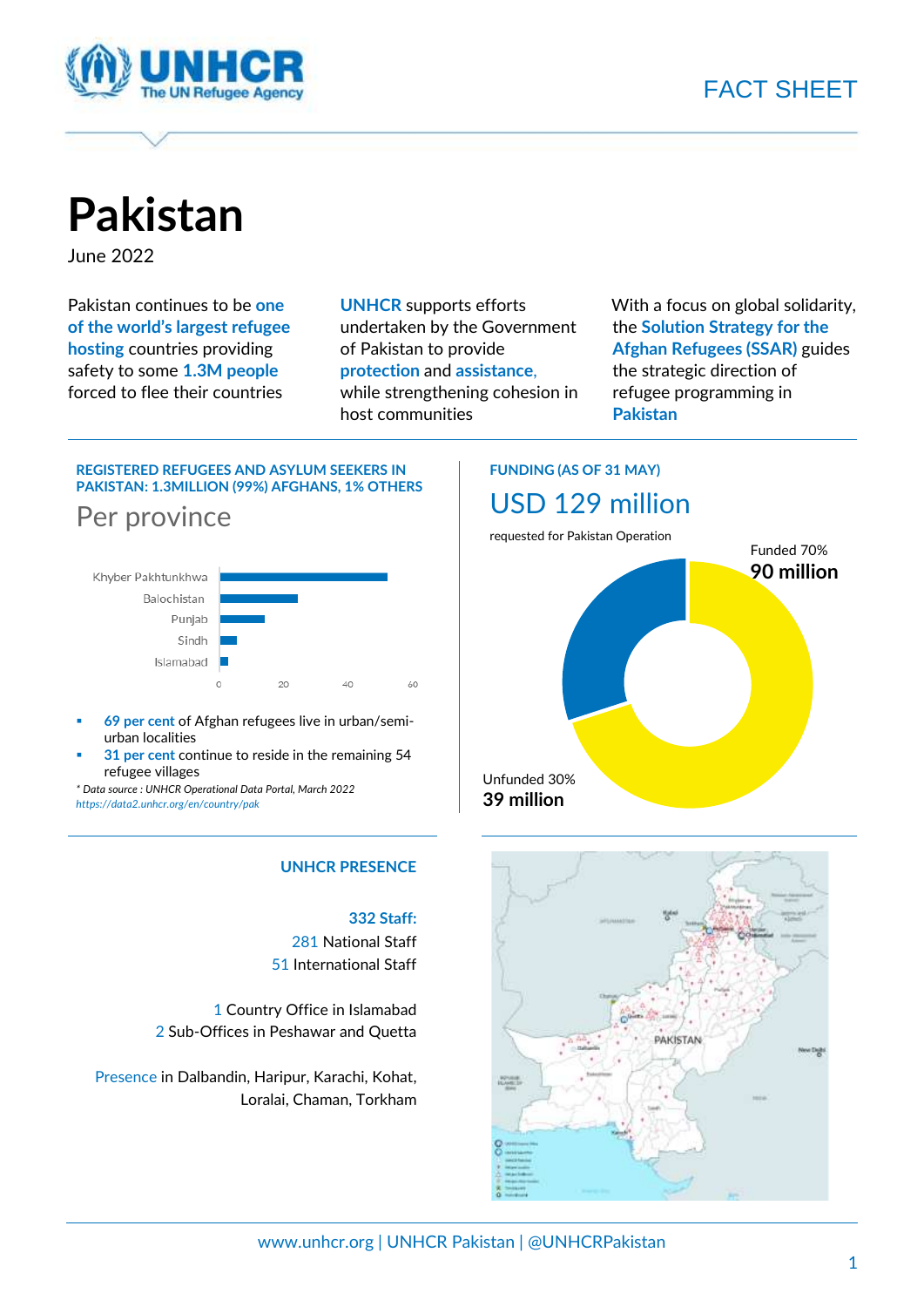

# Pakistan Impact Areas



**Attaining Favourable Protection Environments**  Changes in the enjoyment of rights as a result of increasingly favourable conditions for protection

**Empowering communities & achieving Gender equality** Intended shifts in the protection and solutions of persons of concern as a result of advancements in community mechanisms, gender equality, health and livelihoods.

**Securing solutions** Changes in the enjoyment of durable and alternative pathways to solutions by Persons of Concern.

# Main Activities

# **Protection**

For more than 40 years, Pakistan has a long and commendable tradition of providing protection to refugees and asylum-seekers. An estimated 1.3 million displaced people with protection needs are living in Pakistan. These include mainly Afghan refugees holding Proof of Registration (PoR), as well as a small number of non-Afghan refugees and asylum-seekers from other countries such as Myanmar, Yemen, Somalia and Syria.

Pakistan does not have a national asylum system in place nor is it signatory to the 1951 Refugee Convention. UNHCR continues to advocate for a better access by refugees and asylum seekers to basic rights in the country while enhancing self-reliance among refugees and their host communities for sustainable solutions.

- **EXECO EXECOM REGIST REGISTS IN EXECOMATE:** Regions (SAFRON), the Chief Commissioner for Afghan Refugees (CCAR) - and UNHCR with a technical support of the National Database and Registration Authority (NADRA) concluded the Documentation Renewal and lnformation Verification Exercise (DRIVE) in February 2022. The exercise aimed to verify and update records of the Proof of Registration (PoR) holders and to address the need for new identity documents of Afghan refugees in Pakistan. These smartcards provide faster and safer access to services such as health and education and banking. PoR holders can update their registration data on an ongoing basis through 11 dedicated centres across the country.
- **Legal Assistance: UNHCR operates nine Advice and Legal Aid Centres (ALACs) in the main refugee-hosting** areas run by two partners. These centres directly secure release of persons of concern who are arrested/detained, conduct legal awareness raising sessions with the community and capacity building activities with law enforcement agencies on the rights of refugees.
- **Community-based protection:** With the support of Outreach Volunteers (OVs), refugee elders and focal points in the community, UNHCR empowers refugees and their host communities to mitigate protection risks, mobilise behavioural change, and to identify community-led initiatives aimed at sustainable solutions. UNHCR also supports Social Cohesion Hubs to bring together the refugee and hosting communities and build existing capacities among its members.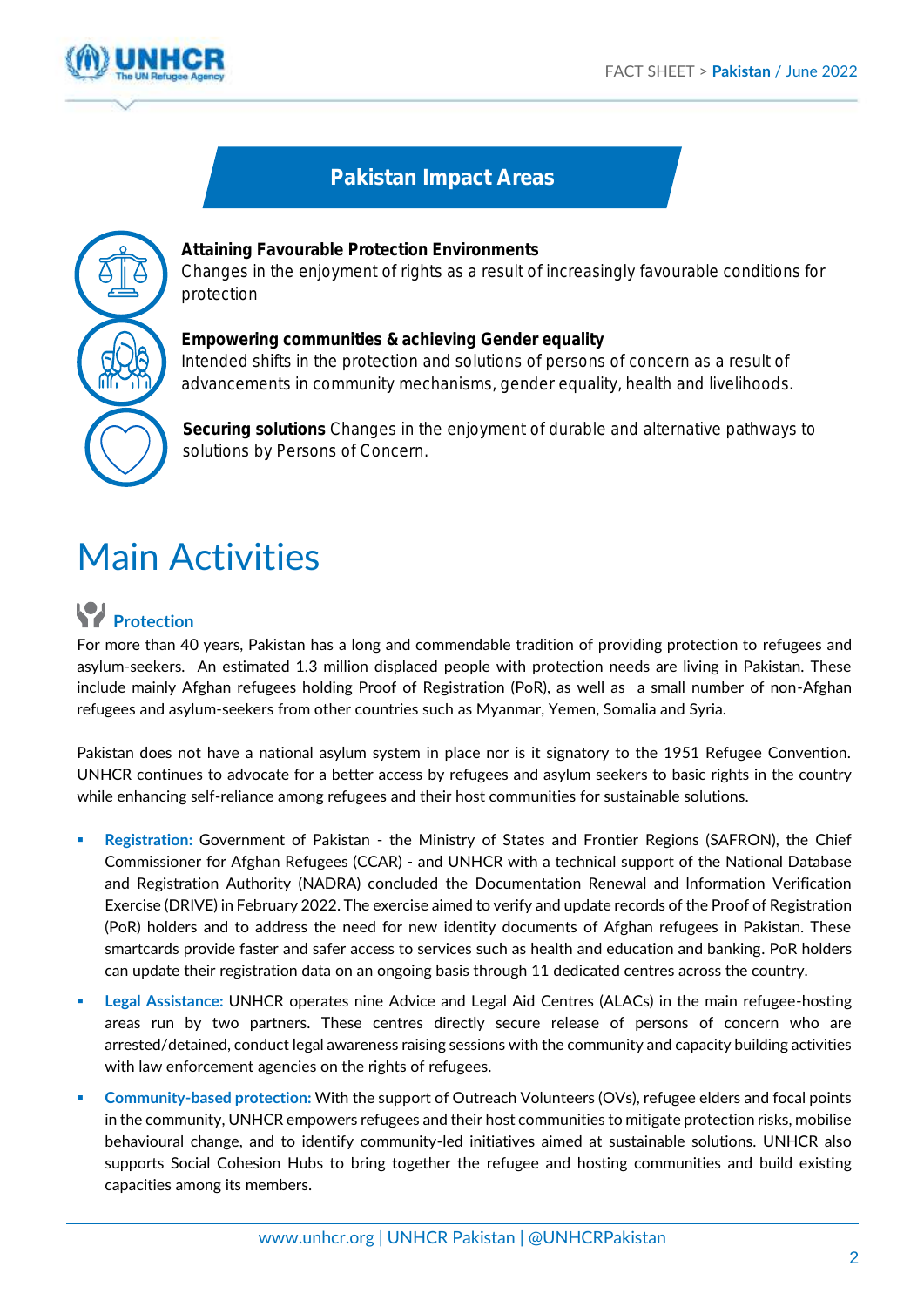

▪ **Child Protection and Gender-based Violence:** UNHCR and partners implement programmes for child protection and gender-based violence survivors, including case management, psychosocial support, life skills programmes, safe houses and friendly spaces, alternative care, family tracing and reunification, in addition to community outreach and awareness programmes. Prevention, risk mitigation of and response to GBV are also part of the response, with women and girls' empowerment activities.



## **Statelessness**

UNHCR works in partnership to provide legal assistance to stateless Bengali, Bihari and Rohingya communities in Karachi. The legal assistance focuses on acquiring and unblocking of identity documentation, legal advice and awareness raising on importance of identity documentation, birth registration and help to access to basic services. UNHCR also raises awareness on the procedures for birth registration in Pakistan and the importance of basic civil documentation as a measure to prevent statelessness in a protracted situation.

# **Durable Solutions**

- Voluntary Repatriation: UNHCR supports refugees who expressed their intention to their country of origin. Two Voluntary Repatriation Centres in Baluchistan and Khyber Pakhtunkwa are available to support Afghan refugees who wish to return home.
- **EXECTE THE SET IS A FIGHT THE SET OF SET 1.1 AFGILE AT A FIGHT ASSET IS A REPLAN IS CONTABLE ASSET UP CASE IS SCALING UP CASE** management systems to identify the most vulnerable people with heightened protection needs, for resettlement.

# **Livelihoods and economic inclusion**

UNHCR works to promote livelihoods and economic inclusion for refugees, supports them in becoming more resilient and achieving self-reliance. Projects are designed to provide livelihood options with a focus on strengthening social and economic capital in refugee and host communities. Assistance focuses on agriculture and artisanal skills alongside different vocational trainings adapted to the local market and refugees' interests. UNHCR also advocates to expand access to tertiary education opportunities, employment, and financial services. In recognition that voluntary return is the primary durable solution for most of the refugees, a cross-border dimension has been integrated through these efforts. The private sector equally features prominently as a partner to include refugees in supply chains and build new private sector partnerships.

## **Education**

UNHCR's education strategy aims to increase enrolment and improve student retention rate of Afghan and local children in nearby public schools by expanding their accessibility and absorption capacity with better equipped schools and trained teachers. Inclusion of refugees in public schools contributes to peaceful co-existence in host communities, maximises investment in public resources and infrastructure and avoids provision of a parallel education system. UNHCR also provides tertiary-level scholarships to Afghan refugees between 17 to 30 years old through the Albert Einstein German Academic Refugee Initiative (DAFI) and advocates at local level for the inclusion of refugees in undergraduate programs that would allow them to contribute to their host communities.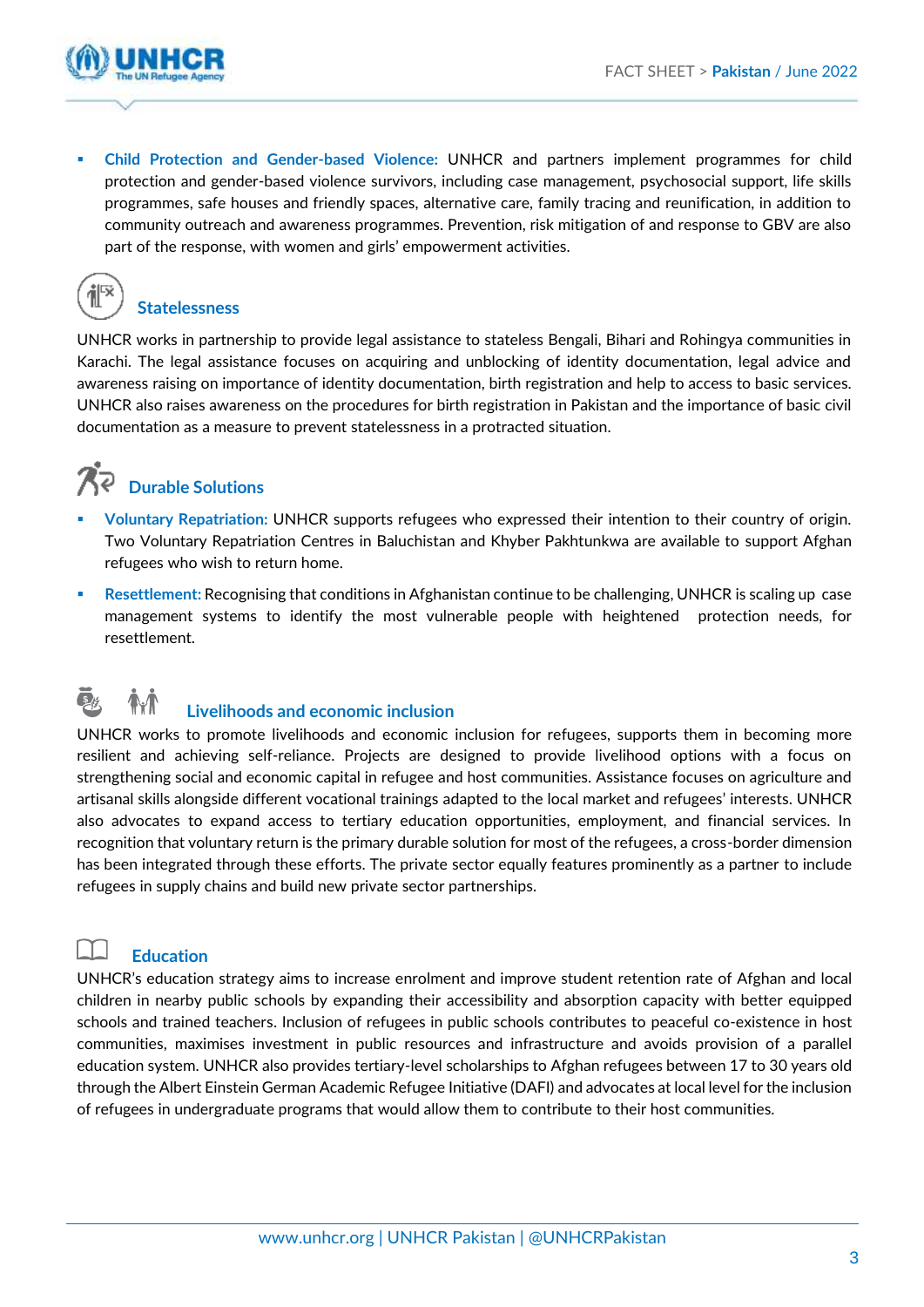



## **Refugee-Affected and Hosting Areas (RAHA) Programme**

RAHA is a government-led programme with financial support from donor countries and the United Nations. UNHCR, together with the Government of Pakistan, implement the RAHA programme, a humanitarian development nexus initiative which seeks to increase tolerance towards Afghan refugees and supports the overarching goals of the Solutions Strategy for Afghan Refugees (SSAR). RAHA constitutes an effort to move away from prolonged dependence on open-ended humanitarian aid by enhancing social cohesion and building empowerment, resilience and productive capacities of refugees and host communities through targeted investments into national public service delivery systems (health, education, social protection etc.) and infrastructure.

# **Health & WASH**

UNHCR is contributing to a scale-up of local and central government capacity on health along with Water, Sanitation and Hygiene (WASH). UNHCR provides support that enables refugees to reach national services, when available, and to support host communities to have better access to public health services , including through the provision of medical equipment in public hospitals. With a focus on enabling factors for inclusion, UNHCR is transitioning from support to parallel refugee facilities towards harmonized area-based programmes covering both host communities and refugee villages.

### ረካ **Access to Energy**

In Pakistan, most of the rural population where Afghan refugees live, have no access to electricity and depend heavily on traditional fuels, increasing protection and health risks as well as environmental concerns. Addressing the energy needs of refugees and host communities by improving access to sustainable, clean and affordable energy sources is a priority activity. UNHCR has provided renewable energy appliances and vocational skills training on operation and maintenance of these tools, along with environmental education for Afghan refugee men and women. Such activities are aimed at improving communities' protection and wellbeing, while also reducing the environmental impact of energy generation and consumption.

# Working with Partners

UNHCR works in coordination with the Government of Pakistan, UN agencies, humanitarian and development organizations, and civil society to find solutions for refugees, asylum-seekers, stateless persons, and other persons of concern to UNHCR:

■ **Governmental**: Ministry of States and Frontier Regions (SAFRON), including the Chief Commissionerate for Afghan Refugees and the Commissionerate for Afghan Refugees at provincial level is the main counterpart. At federal level, Ministry of Foreign Affairs, Ministry of Interior, Ministry of Human Rights, Ministry of Education and Professional training, National Health Regulation and Services, and the Planning Commission are key partners to continue strengthening services and support for refugees and host communities. UNHCR works jointly with the National Database and Registration Authority (NADRA) for registration of Afghan refugees. UNHCR also works in partnership with National Vocational and Technical Training Commission (NAVTTC) at the federal level and Technical Education and Vocational Training Authorities (TEVTA) at the provincial level for the youth skill development. UNHCR collaborates with provincial department of health, education, social welfare, home, and tribal affairs along with other provincial and district level government line departments.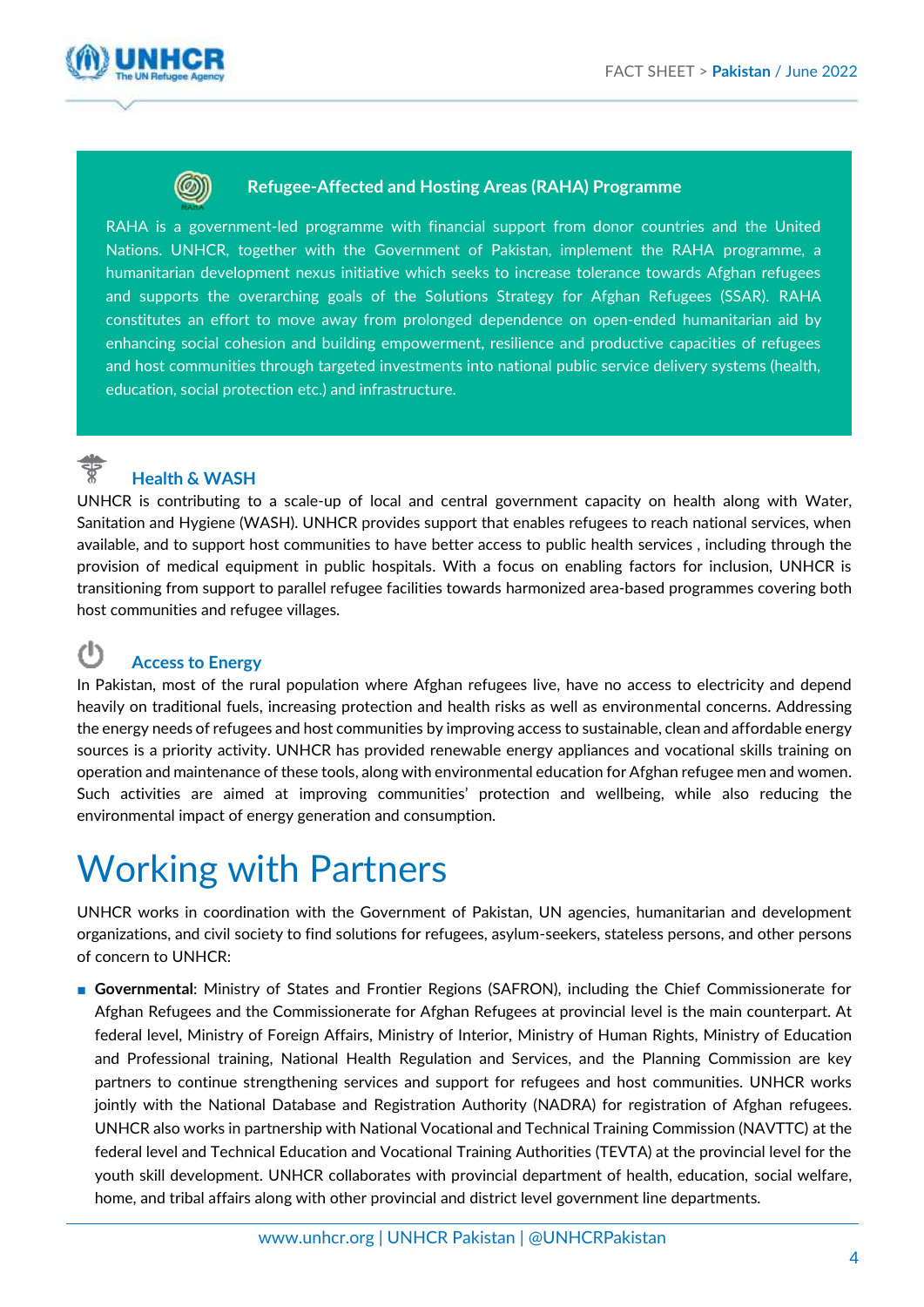

.

- **UN Agencies and NGOs:** UNHCR funds 16 national organizations, seven government partners and two international non-governmental organizations to provide protection and humanitarian assistance including:
	- **Government:** Commissionerate for Afghan Refugees (CCAR), National Database & Registration Authority (NADRA), National Vocational and Technical Training Commission (NAVTTC), Frontier Primary Health Care, Pakistan (FPHC), Balochistan University of Information Technology, Engineering and Management Sciences
	- National: Inspire Pakistan, Society for Humanitarian Rights & Prisoners (SHARP), Pakistan Poverty Alleviation Fund (PPAF), Imkaan Welfare Organization (IWO), Initiative For Development And Empowerment Axis (IDEA), Khwendo Kor, Hashoo Foundation, Sarhad Rural Support Programme (SRSP), Drugs And Narcotics Educational Services For Humanity (DANESH), Society For Empowering Human Resources (SEHR), Water, Environment & Sanitation Society, Pakistan (WESS), Peoples Primary Healthcare Initiative (PPHI) Balochistan, Innovative Development Organization (IDO), Taraqee Foundation (TF), Society for Community Support to Primary Education (SCSPE), Tameer-e-Khalq Foundation (TKF)
	- **International:** International Rescue Committee, (IRC) and Pathfinder International
- UNHCR coordinates with UN partner agencies, NGOs and international organizations particularly through the Afghanistan Situation Regional Response Plan (RRP). Coordination forums such as the Pakistan Refugee Consultative Forum, which is co-chaired by UNHCR and the Ministry SAFRON/CCAR, are used for strategic and operational planning, resource mobilization and advocacy. In addition, UNHCR coordinates its work with a number of thematic working groups a including education, health, food security, livelihoods and resilience, WASH while leading a protection working group. These are co-led by specialized UN agencies and relevant government counterparts and are a valuable coordination mechanism to enable a joint response.
- **National Goodwill Ambassador:** Actor Mahira Khan, uses her voice to raise awareness on the refugee situation.

## **Core Group of Support Platform for Solutions Strategy for Afghan Refugees (SSAR)**

- Committed to a comprehensive refugee response and greater burden- and responsibility-sharing, fourteen states and international organizations have become members of the Core Group of the Support Platform for Solutions Strategy for Afghan Refugees (SSAR) at a global level: Asian Development Bank, Denmark, European Union, Germany, Italy, Japan, Republic of Korea, Qatar, Switzerland, Turkey, United Kingdom, UNDP, United States of America, and World Bank. The current chair of this Group is the European Union.
- In Pakistan, the Local Core Group was established in 2021, duplicating the arrangement at the global level. The local Core Group regularly meets at the ambassadorial and working levels. Under the Local Core Group, two thematic groups (education and livelihood) were established at the working level.